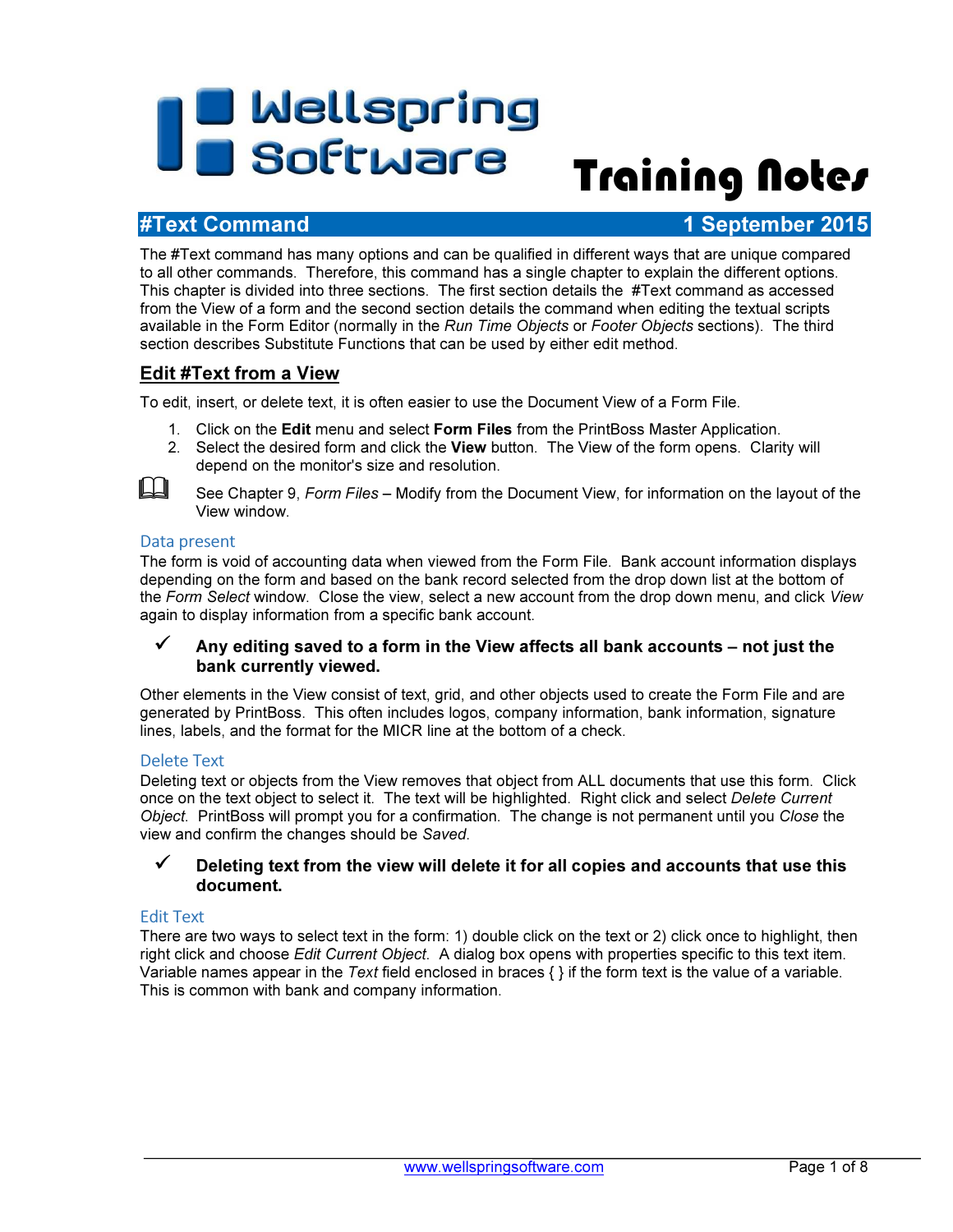| <b>Wellspring Software</b>                        |                                                     |                                  |                                                        | Bank Security - Two Approaches |
|---------------------------------------------------|-----------------------------------------------------|----------------------------------|--------------------------------------------------------|--------------------------------|
| <b>Text Command Properties</b>                    |                                                     |                                  |                                                        | $\mathbf{z}$                   |
| Inches from Left                                  | 0.675                                               | e<br>圍<br>E                      |                                                        |                                |
| Inches from Top                                   | 9.100                                               | 画<br><b>Glubb</b><br><b>UVUU</b> |                                                        |                                |
| Font Properties                                   |                                                     |                                  |                                                        |                                |
| Type Face                                         | Arial                                               |                                  | a <sup>1</sup>                                         |                                |
| Points                                            | 10<br>Text Color                                    |                                  | Orientation<br>킄<br>10                                 |                                |
| Italics<br>Bold<br><b>Underlined</b><br>StrikeDut | Reverse Print<br>Absolute Points in<br>Mirror Block |                                  | Width (0=unlimited)<br>Full Justification<br>Word Wrap |                                |
| All Caps                                          | Pitch Override                                      | Word Wrap Line Spacing           |                                                        |                                |
| Text                                              | {StrExtract: «{WordAmnt}», «**»,1} Dollars          |                                  |                                                        |                                |
|                                                   |                                                     |                                  | Treat as "Position Marker"                             |                                |
| Comment                                           | Canadian Style checks                               |                                  |                                                        |                                |
| Condition                                         |                                                     |                                  | E                                                      |                                |
| Un-Dragable                                       | Footer Objects Line: 46                             |                                  | Cancel<br><b>OK</b>                                    |                                |

Adjust the coordinates listed in the upper left area of the dialog box to change the placement of the text. These coordinates are in INCHES and measure from the left edge of the paper to the edge of the text, depending on justification (Left, Center, Right), and from the top edge of the paper to the edge of the text, depending on justification (Top, Middle, Bottom). The default justification is left and top. You may also drag text to the desired location.

#### NOTE:

Text may be dragged to change its location unless there is a variable in the Left or Top fields. See the graphic above for an example. The {CompAdsLeft} variable adjusts the left edge of the company address objects when a logo appears on the form. The distance from the left is specified by a #Assign command.

The text dialog opens after text is dragged to verify the new location. Click OK to accept the change.

Click on the red question mark to the right of the Type Face field to change the style of the font and browse to any font available on your system. You may also type the name of a font. Adjust the point size and style of the font as desired. Available font properties include:

- **Italics**
- Bold
- Underlined
- **Strikeout**
- All Caps
- Color (If you do not have a color printer, the text will appear on the paper in a shade of gray)
- Reverse Print
- Mirroring
- Pitch Override for fixed pitched fonts only (Courier, Line Printer, Letter Gothic)
- Orientation
- Width
- Full Justification (Available when a Width is entered)
- Word Wrap (Available when a Width is entered)
- Work Wrap Line Spacing (Available when Word Wrap is selected)

A condition may be added to the text using the *Condition* field near the bottom of the dialog. Type the condition or choose one from the selector button to the right of the Condition field. Add "&&" after the condition to add another condition. It is often best to edit complex conditions in the Form Editor.

**Please see Chapter 9, Form Files, for more detail on conditional commands.**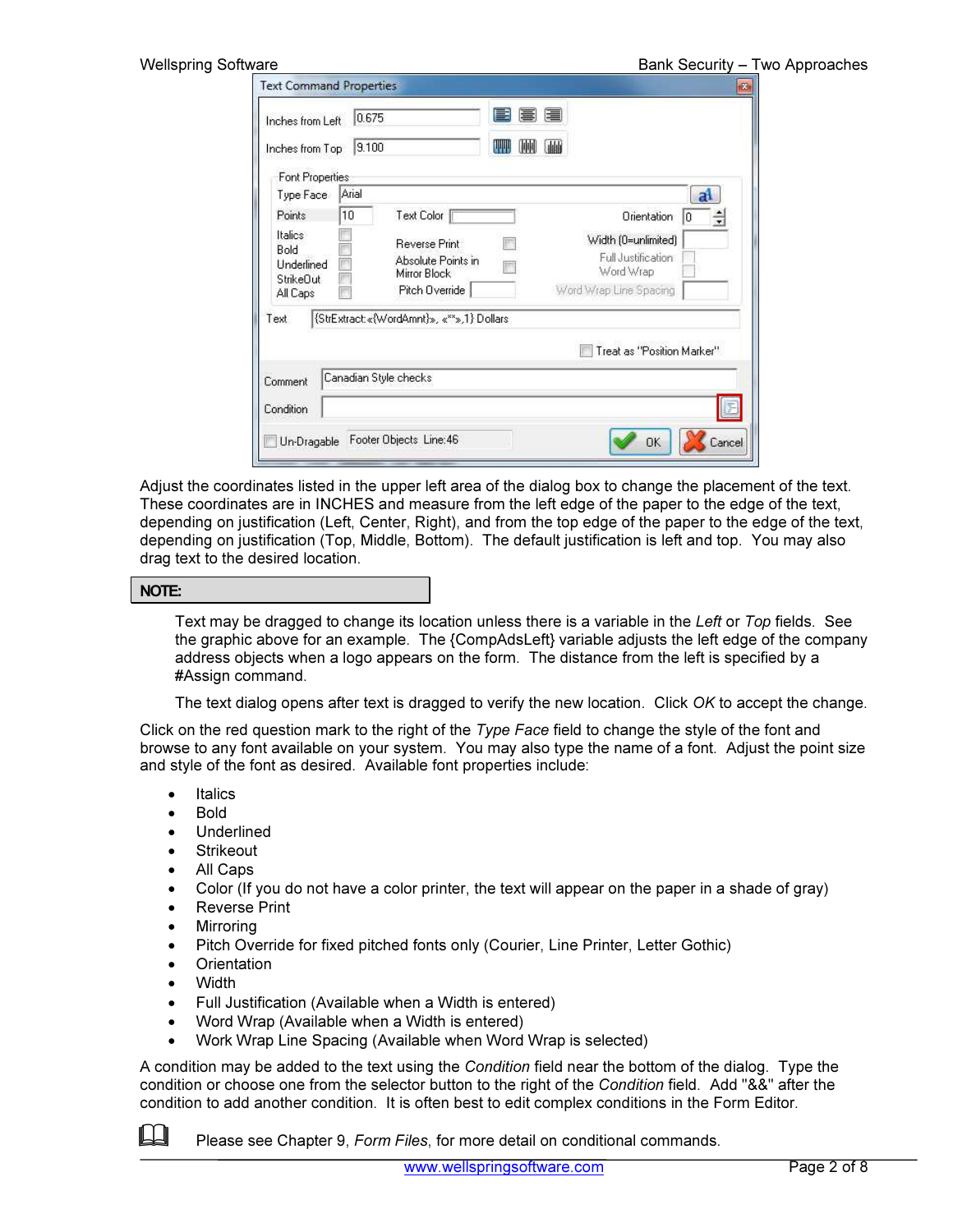#### Insert Text

- 1. Right click anywhere in the View.
- 2. Select Insert an Object.
- 3. Click Text.

The Text Command Properties dialog opens with the coordinates of the point where you right clicked. Type your text in the Text field or enter a variable name in braces  $\{\}$ . Typically the variable names are assigned in the RunTime Objects tab or through a PrintBoss PB#INFO trigger. Change the text properties as needed.

| NOTE: |
|-------|
|-------|

Objects inserted from the View are placed on the last line of the Footer Objects tab of the Form File (or the Back Objects tab if viewing the back of the form). Placements in other tabs or changes of order for proper formatting need to be made in the Form Editor.

It may be convenient to view a list of available variables when inserting a new Text field.

- 1. Close any open windows except View.
- 2. Right click in the View.
- 3. Select Display Assignments.

| Form Assignments                             |
|----------------------------------------------|
| --- Assignments made in form ---             |
| 田…--- Assigned in Form's Runtime Section --- |
| 田…--- Assigned in Form's Footer Section----  |
| 田…-- Assigned Fields (Permanent)---          |
| ⊞⊶— Bank Record Fields —                     |
| म⊹ --- Substitution Functions ---            |
| ⊞·· ---- Positive Pay / ACH Fields ----      |
| मे⊹ ---- Email Fields ----                   |
| ⊞ <sub>''</sub> --- Fax Service Fields ---   |

These steps open the Form Assignments window. Move the Form Assignments window to the side for reference. Drag a variable from the Assignments made in form list or the Assigned Fields (Permanent) list onto the View of the form. A Text Command Properties dialog opens for the variable. The coordinates in the dialog are based on the drag location of the variable. Edit and click OK to save your changes or click Cancel to undo.

## Form Editor

Though it is easier to Add/Edit/Delete text objects from the View of a form, sometimes it is advantageous to access the script behind the view. A #Text command defines text properties for every text object in the script. The scripts are editable by opening the form editor and examining the RunTime, Footer, Page Back, or Proprietary Objects tabs of the form. The basic syntax follows:

# #TEXT X, Y, "FontDescriptor", "TextString"

Double click on an existing command or type #Text and double click on it and a line editor dialog will parse out the script and open the Text Command Properties dialog. The following describes the parameters the parser expects.

#### X, Y:

These coordinates represent the location of the top left corner of the text from the left and top edges of the paper in inches. These values may be entered in thousandths of an inch. If the X coordinate is followed with the letter L, C, or R (case does NOT matter), PrintBoss will justify the text to the Left, Center, or Right. The text is left justified by default. Type the letter T, M, or B after the Y coordinate to justify the text Top, Middle, or Bottom. The text is top justified by default.

Only enter the letter representing justification in the script. The Text Command Properties dialog has corresponding line justification buttons.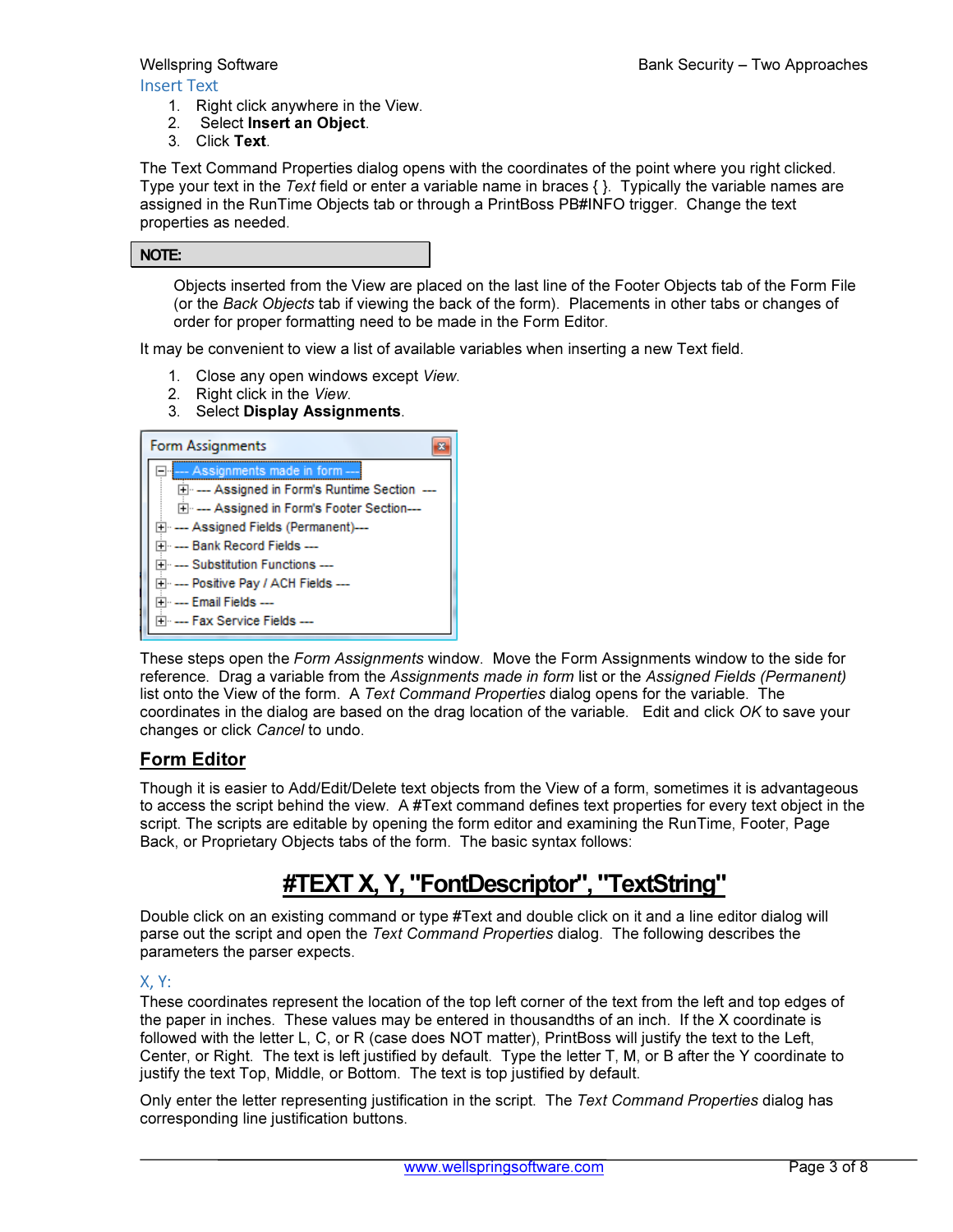#### Font Descriptor:

The Font selection button on the Text Command Properties dialog in PrintBoss opens the Windows Font dialog. Once a font is selected, the descriptor is built automatically. The font descriptor can be typed in the script using the following components:

'Typeface/Point Size/Options'

'Arial/12/B'

PrintBoss allows a few abbreviated Type Faces.

- **UV** Universal\*<br>**TM** Times Ron
- **TM** Times Roman<br>**CR** Courier
- Courier
- LP Line Printer\*<br>LG Letter Gothic
- Letter Gothic

\* Not recommended as not available in newer printers.

The font options are:

| <b>Font Option</b> | <b>Description</b>                                                                                             |
|--------------------|----------------------------------------------------------------------------------------------------------------|
|                    | <b>Italics</b>                                                                                                 |
| B                  | Bold                                                                                                           |
| N                  | Underline                                                                                                      |
| K                  | Strikeout                                                                                                      |
| U                  | All Caps                                                                                                       |
| R                  | <b>Reverse Print</b>                                                                                           |
| @nnn               | Rotation of fonts in degrees -360 0  360.<br>Often used to change the orientation of text for<br>Deposit slips |
| ÷                  | Follows point size and specifies all mirrored blocks<br>use original point size                                |
| Pnn.nnn            | Overrides any Fixed or Proportional pitch with this<br>pitch                                                   |
| Xnn.nnn            | Sets width of text in inches when used with Full<br>Justification (XJnn.nnn)                                   |
| A                  | Word Wrap                                                                                                      |
| E.nn               | Specifies Word Wrap line spacing                                                                               |

### Text String:

This is the actual string of text that prints and can be a variable name or specific text (i.e. 'Two Signatures Required'). The string should be delimited (see *Delimiting Parameters* at the end of Chapter 9). Take care to choose a delimiter that will not occur in the string, especially when the text is an assignment from captured data. Example: Don't use Single Quotes if the text could possibly contain an apostrophe.

One unique delimiter available to PrintBoss is Ctrl+  $\prime$  (apostrophe) and appears as a  $\div$  (old division symbol). This delimiter is recommended when the other options may appear in the text string.

Some examples of #Text commands commonly found in PrintBoss Form Files include:

#Text .3, 7.8, "Arial/14/B", ÷{BCName}÷ |This places the company name in the upper left of the check in a 14 point Bold Arial font.

#[C,0]Text 4C, 10.5, "Times Roman/10/I", "Original" |This places the label "Original" centered at the bottom of the original document, but not on copies.

## Substitute Functions

There are times when a text command needs to be limited, formatted, or altered to account for special circumstances. Substitute functions are available for the #Text command to accommodate those special situations. A list of substitute functions is available in the Form Editor by RIGHT clicking in an Objects tab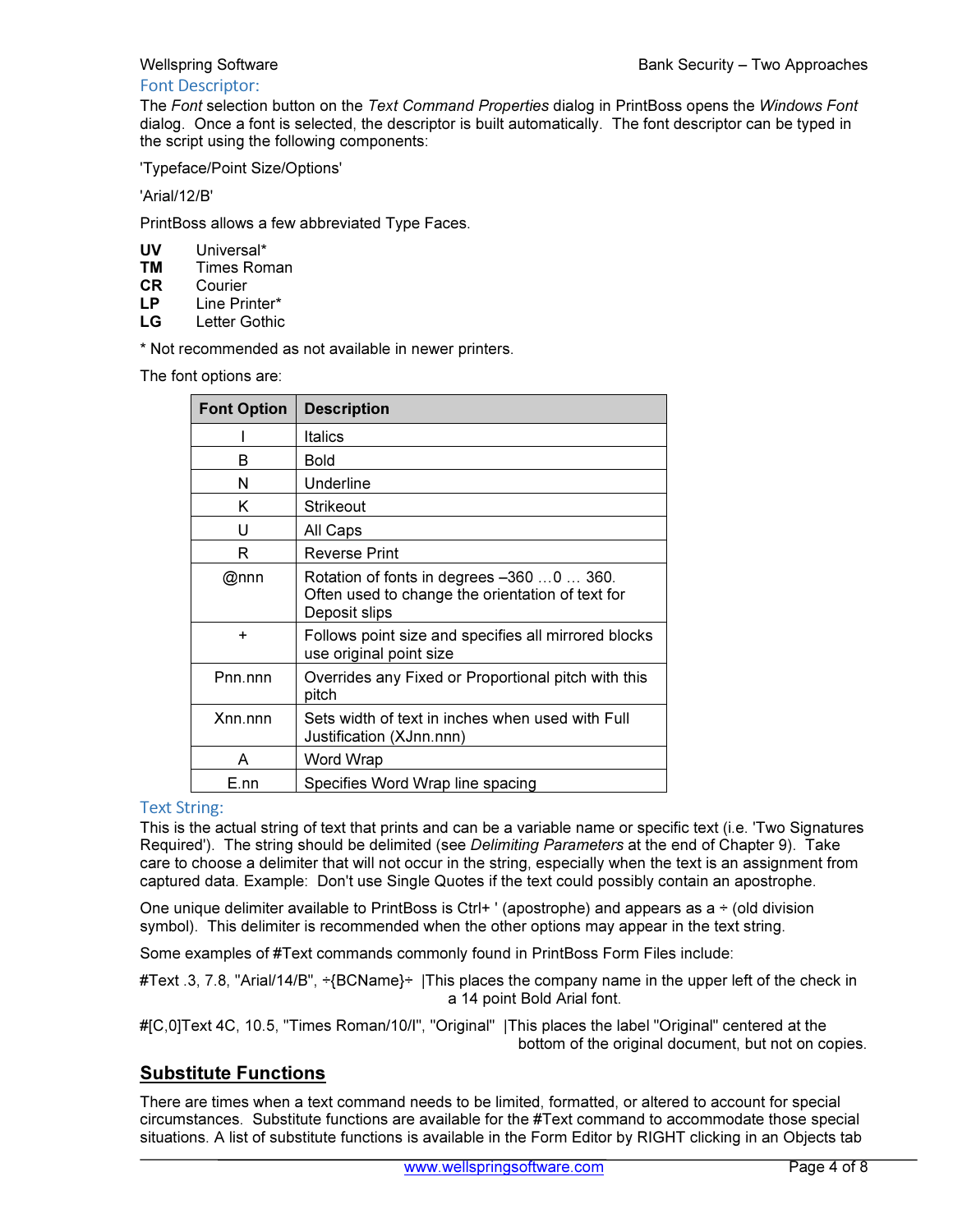and selecting List/Stuff Assignments. Click on the plus sign in front of Substitution Functions to view the list.

Substitute functions need to be enclosed in braces  $\{\}$ . Each substitute function name is immediately followed by a colon and any required parameters. Everything between and including the braces will be replaced with the evaluation of the function when it is encountered in a script.

Functions may be embedded in functions. Use caution. Confusion may occur with delimiting the functions and parameters. Sometimes it is preferable to create a value from a series of steps to eliminate confusion and make the command clearer. For example, consider a field with leading and trailing spaces that is captured to a variable called {Dept}. It may have the value: " SHIPPING ". Only the first 2 non-space characters of this field need to be printed (SH). The following two scripts accomplish this goal. The second is a bit longer, but it is clearer and safer.

#Text 4, 10.0, "Arial/12", "Dept Code: {SubStr: ÷{TrimAll: '{Dept}'}÷,1,2}"

OR: #Assign DeptTrimmed, "{TrimAll: '{Dept}'}"

#Assign DeptCode, "{Substr: '{DeptTrimmed}',1,2}"

#Text 4, 10.0, "Arial/12", "Dept Code: {DeptCode}"

Descriptions of the more common substitute functions follow. See Appendix C for a list of the remaining Substitute Functions.



Case: '<Str>','U/L/P'

Changes the case of all the text in the <Str> to one of the following:

U – Upper Case

L – Lower Case

#### P – Proper Case (first character of each work is capitalized)

The <Str> is replaced with a variable assigned to text in the PrintBoss Form.

# urrentDate

#### CurrentDate: 'mm/dd/yyyy'

Inserts the current date formatted according to the mask. If no mask is passed, the Windows Regional date mask will be used. See Chapter 9, Form Files - Date & Time Format Masks, for more format options.



#### CurrentTime: 'hh:mm:ss tt'

Inserts the current time formatted according to the mask. If no mask is passed, the Windows regional time mask will be used. See Chapter 9, Form Files - Date & Time Format Masks, for more format options.



#### DocAmnt: /HideDec /Zero /Width:nn /Commas /Trim

This function is used to specifically format the document's amount as recorded in the work file Amount column.

| <b>Parameter</b> | <b>Description</b>                                    |
|------------------|-------------------------------------------------------|
| <b>HideDec</b>   | Determines if a decimal appears or not                |
| Zero             | Number of zeros or places following the decimal       |
| Width:nn         | nn specifies maximum width of the value in characters |
| Commas           | Indicates whether or not commas separate thousands    |
| ™rim             | Trims the value                                       |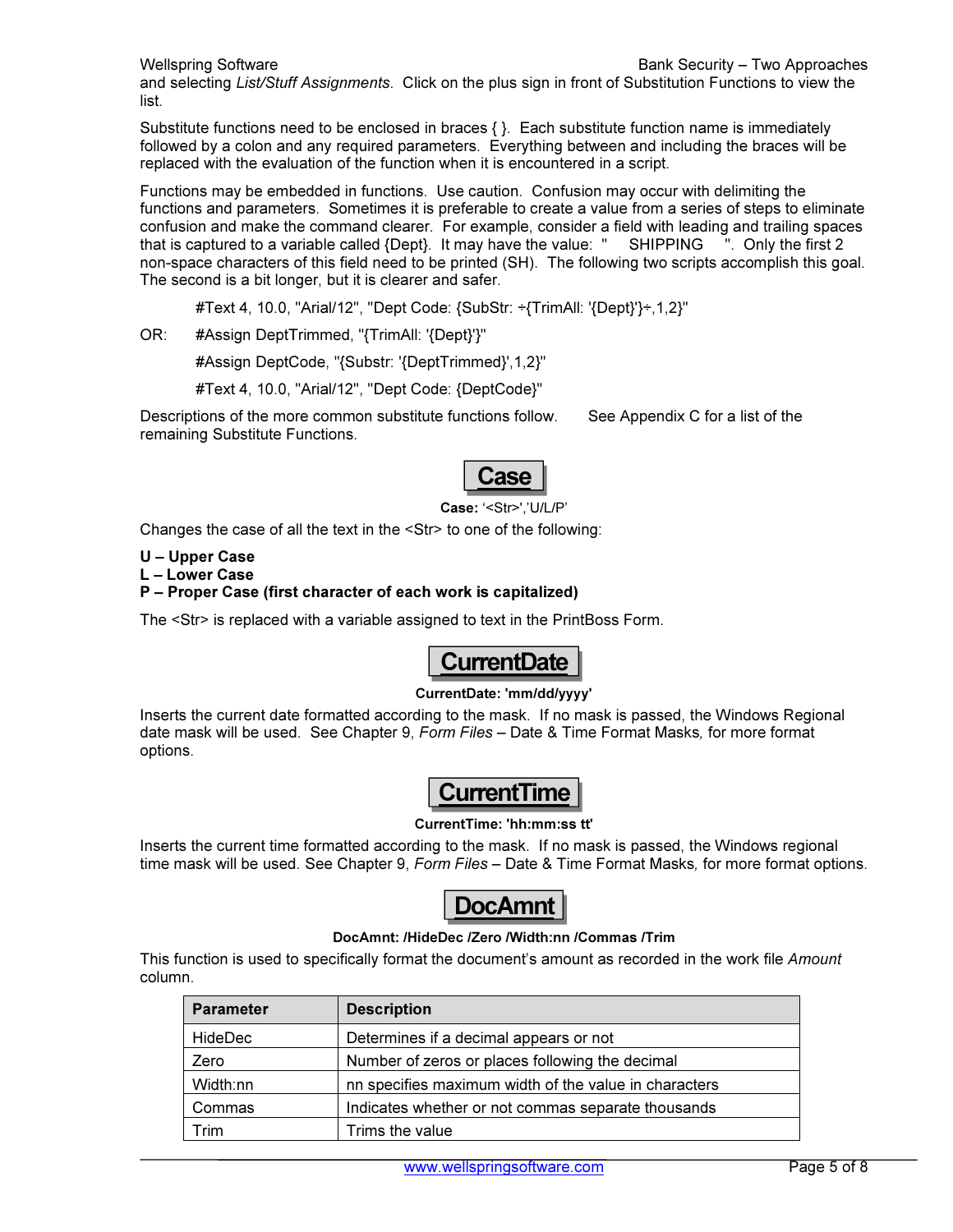# FormatDate

#### FormatDate: '<DateInExpr>', 'mm/dd/wyyy' [, AddDays [, AddMonths [, AddYears [,/EOM/FOM]]]]

This function is used to format a date. <DateInExpr> represents the date to format (or a variable referencing a date) followed by the appropriate format mask. The mask may change the order or the separators of the date. By default, the AddDays/AddMonths/AddYears parameters are 0. Insert positive or negative values for these parameters to shift the date accordingly. Include the "/EOM" option to return the end of month, or the last day of the month for the DateInExpr. FOM will return the first day of the month for the DateInExpr. If the DateInExpr is empty, the FormatDate will use the date displayed on your computer.



#### FormatDate2: '<DateInExpr>', '<DateInExprMask>', 'mm/dd/yyyy' [, AddDays [,AddMonths [, AddYears [,/EOM]]]]

Same as FormatDate, except this function includes identifying the DateInExprMask format for those cases where the input is different than the Windows' ShortDateFormat.

# FormatNum

FormatNum: '<NumStr>', WholeDigits, DecimalDigits, 'LeftFill', 'RtFill', 'H/C'

This function formats the structure of a numeric value and is often used for Positive Pay. The following letters are used to represent HideDecimal/Commas:

- H Hide decimal (used in Positive Pay Scripts)
- C Comma is inserted as the thousands separator

These letters can be use separately or together. The following are examples of Hide Decimal and add Comma separtely:

{FormatNum: '{DocAmnt}', 8, 2, '0', '0', 'H'}

In this example, the number of Whole Digits is 8, the number of Decimal Digits is 2, zeros are used to fill Left, zeros are used to fill right, and the decimal is hidden. If the DocAmnt is \$123.40 it would appear as: 0000012340

Here is an example of a #Text using the FormatNum substitute function:

#Text 7.950R, 8.500, 'Arial/10/B',  $\pm$ \*\*\${FormatNum: '{DocAmnt}', 0, 2, ", '0', 'C} $\pm$  |Here, the zero Whole Digits represents any number. Notice there is no Left Fill.



#### Pad: '<Str>', <Len> [, <Left/Rt,/Trunc> [, <PadChar>]]

This function defines the length of the string and adds extra characters when the string is short. Spaces are the default characters when PadChar is not defined. This function is often used with Positive Pay.

The option parameter may specify L, R, or T for Leftpad, Rightpad, or Truncate. The Truncate will truncate it to the length <Len> specified.

For Example:

{Pad: '{DocNo}', 10, R, '0'} or

{Pad: '{DocNo}', 10, , '0'}

The {DocNo} is a variable for the document number. If the check number was 1234, it would appear as: 1234000000.

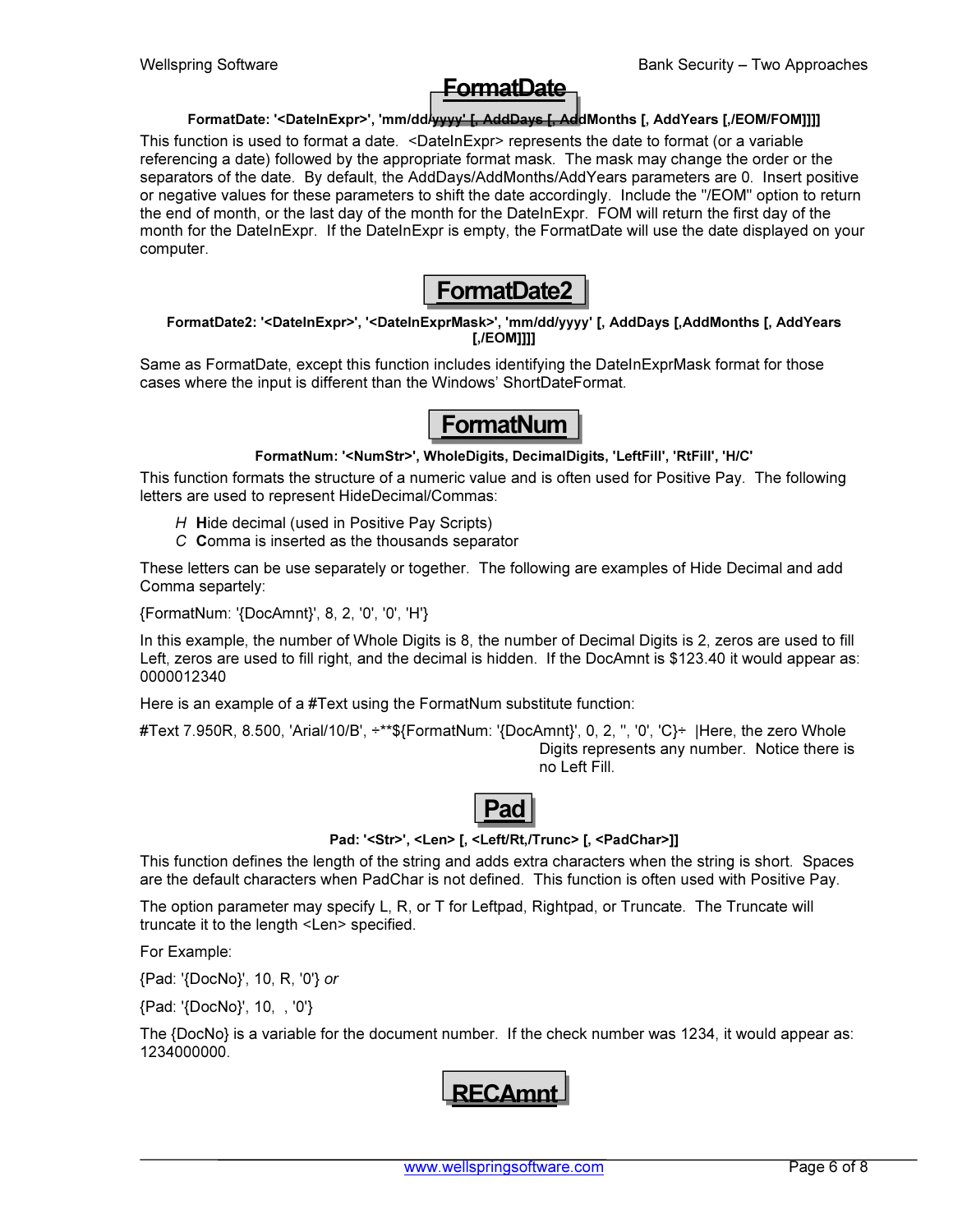#### RECAmnt: '#,###,##0.00'

This function displays the amount of the document at the time the work file was generated. The only parameter is the mask, and it is optional.

|   | <b>Mask   Description</b>                                             |
|---|-----------------------------------------------------------------------|
| # | Digit placeholders that are suppressed if not needed                  |
| 0 | Digit placeholders that will force a zero when no value is<br>present |
|   | Thousands separator (suppressed if not needed)                        |



#### RECDate: 'mm/dd/yyyy'

Inserts the date the PrintBoss work file was created. The optional mask uses the characters defined in Chapter 9, Form Files – Date & Time Format Masks.



#### RECTime: 'hh:mm:ss tt'

Inserts the time the PrintBoss work file was generated. The optional mask uses the characters defined in Chapter 9, Form Files – Date & Time Format Masks.



#### StrExtract: '<OrigString>', '<Delimiter>', <Occurrence> [,'<mode>'] OR

#### StrExtract: '<OrigString>', 'CDF', <CommaDelimitedFldOccurrence> [,'<mode>']

This function extracts a substring from within a string. The original string is divided into substrings separated by the specified delimiter. The following example extracts asterisks from the string before printing the word amount.

Example: #Text 0.675, 9.102, 'Arial/10', ÷{StrExtract:«{WordAmnt}», «\*\*»,1} Dollars÷

| <b>Parameter</b> | <b>Description</b>                                                                                                                                                                                               |
|------------------|------------------------------------------------------------------------------------------------------------------------------------------------------------------------------------------------------------------|
| OrigString       | This is the original string with substrings delimited by the delimiter.                                                                                                                                          |
| Delimiter        | Delimits the substrings. Often this is a comma or semi-colon, but it may be multiple<br>characters. This parameter is Case Sensitive. See CDF note below.                                                        |
| Occurrence       | Identifies the substring to select within the original string. If this value is negative, it will<br>count occurrences from the right. An occurrence of -1 returns the last substring in the<br>original string. |
| Mode             | Enter any of the abbreviations L, R, B or U to indicate Left trim, Right trim, All trim, or<br>Uppercase.                                                                                                        |

#### CDF NOTE:

A special type of string is called a Comma Delimited String. In this case, each substring is delimited by a comma, but the substring itself may also be delimited with double quotes. This enables the substring to contain commas. Enter CDF as the delimiter for a Comma Delimited String and PrintBoss will look for the double quote substring delimiters and treat them appropriately.



#### StrTran: '<OrigString>', '<SearchKey>', '<ReplKey>'[, 'Options']

This function replaces a substring (SearchKey) with another substring (ReplKey). A number entered in Options will limit the number of replacements starting from the left of the string. A negative number will count from the right. An option of -1 will replace the last occurrence in a string. The following example